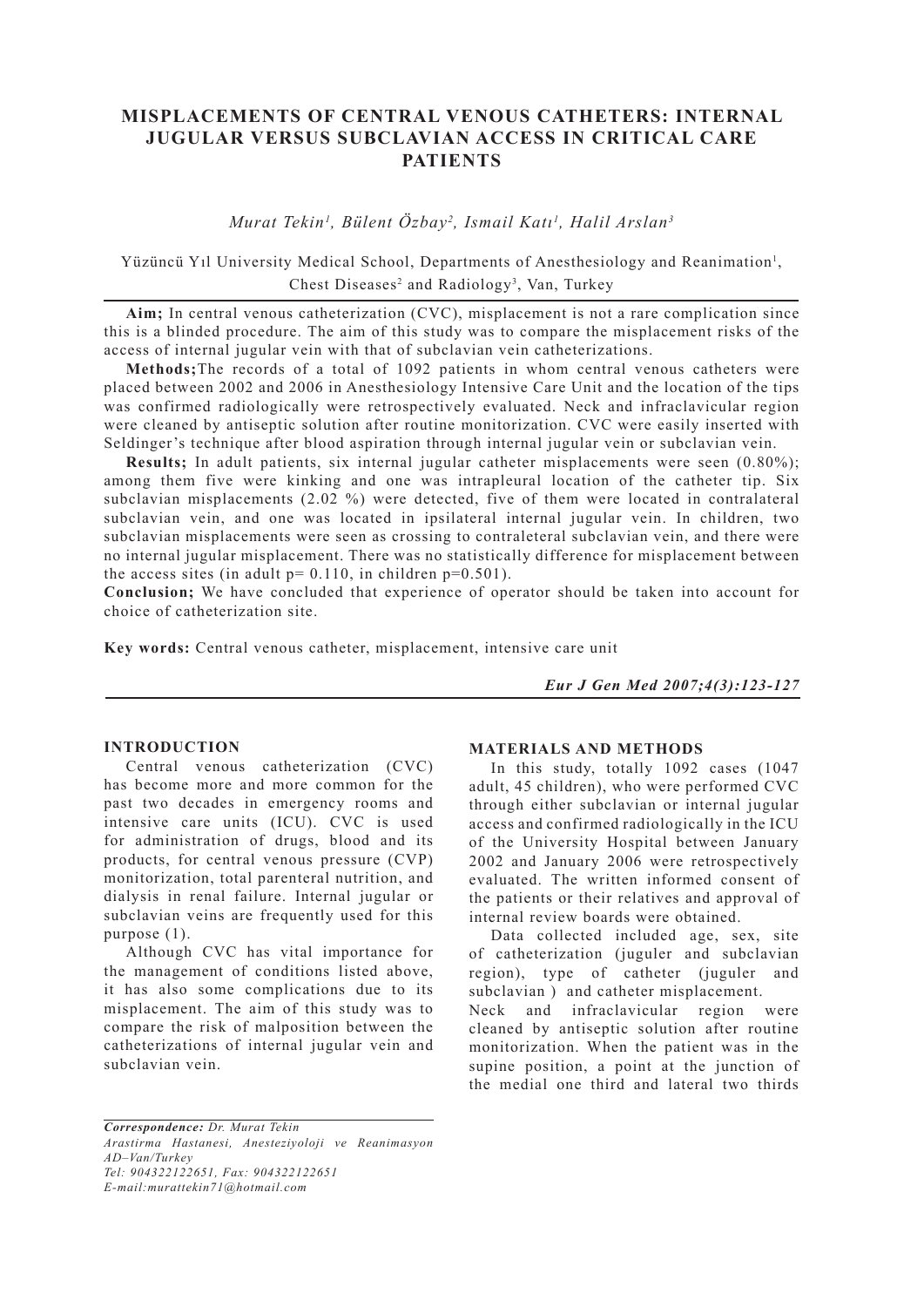| Access line                       |      | Correct placement<br>$\Sigma$ (F / M) | Misplacement<br>$\Sigma$ (F / M) | Misplacement rate $(\%$ )<br>$\Sigma$ (F / M) | p     |  |
|-----------------------------------|------|---------------------------------------|----------------------------------|-----------------------------------------------|-------|--|
| Internal jugular vein<br>(adult)  |      | 744 (201/543)                         | 6(1/5)                           | 0.80(0.49/0.91)                               | 0.110 |  |
| Subclavian<br>(adult)             | vein | 291 (130/161)                         | 6(3/3)                           | $2.02$ $(2.25/1.82)$                          |       |  |
| Internal jugular vein<br>(cchild) |      | 19(9/10)                              | $\theta$                         | $\Omega$                                      | 0.501 |  |
| Subclavian<br>(cchild)            | vein | 24(13/11)                             | 2(1/1)                           | 7.69(7.14/8.33)                               |       |  |

**Table 1. Placements of the catheters according to sex and age**

*Σ: total, M: male, F: female*

of the clavicle in the right infraclavicular area was used as a puncture point for subclavian approach. During subclavian vein catheterizations, the ipsilateral internal jugular vein was manually compressed in the supraclavicular area. Central venous catheters were easily inserted with Seldinger's technique after blood aspiration through internal jugular vein or subclavian vein. Endocavitary electrocardiography was used if universal adapter is convenient or able to be found. Chest radiography was taken to confirm the placements of catheters, and rule out pneumothorax. Catheters were fixed after blood aspiration. Misplaced catheters were removed and replaced with new ones.

Fisher's Exact Chi-square test was used for statistical analysis. P<0.05 was considered statistically significant.

## **RESULTS**

In adults, 6 of 750 catheters placed through internal jugular vein were misplaced (1 female, 5 male). Six of 297 catheters placed through subclavian site were misplaced (3 female, 3 male). In children, while all 19 catheters were correctly placed through internal jugular vein, there were 2 misplacements (1 female, 1 male) in subclavian site (Table 1). In adults, 5 of 6 misplacements detected by radiography were seen as kinking of the tip of the catheter (Figure 1). One catheter had been placed into the intrapleural region, leading to hydrothorax (Figure 2). Five of 6 misplacements of subclavian site were seen in contralateral subclavian vein (Figure 3), while one was seen in ipsilateral internal jugular vein (Figure 4). In children, during subclavian access 2 misplacements were seen in the contralateral subclavian vein (Figure 5). Ages, sex, and the type of catheters used in the cases with catheter misplacements were displayed in

Table 2. There was no statistically significant difference for misplacements both in adults  $(p=0.11)$ , and in children  $(p=0.50)$  between the access sites. There was no significant difference between adult and children for misplacements (p=1.00). Likewise, there was no difference for gender in the rate of misplacement in both adults and children.

#### **DISCUSSION**

CVC possess complications such as arterial punction, bleeding, misplacement, pneumothorax, haematom, vessel and nerve injury, infection, thrombosis, and kinking of the catheter (2,3). The most common cause of early catheter malfunction is incorrect placement of the catheter tip. This is usually detected by chest radiography (4).

It should be noticed that the tip of catheter is inserted to the just above the junction of the superior vena cava and the right atrium. On the other hand, it is accepted as correct insertion if the tip of catheter is 2 cm proximal to the pericardial line (5).

Correct placement of the central venous catheter is an essential prerequisite for accurate monitoring of CVP and long-term use of catheter. However, misplacement is not a rare complication since the tip of catheter can not be directly visualized during CVC procedures. In a metaanalysis of Ruesch et al (6), the rates of misplacement were reported to be 5.3 % in the internal juguler vein site and 9.3 % in the subclavian vein site. In two large case series, malposition rates for subclavian route were 4.2% (7), and 6 % (8). Lovino et al (9) found the rate of misplacement to be 1.8 % both in the internal jugular vein site and subclavian vein site. Janik et al (10) reported 7.3% misplacement rate in children under the age of 5 years. In our study, the rates of misplacement were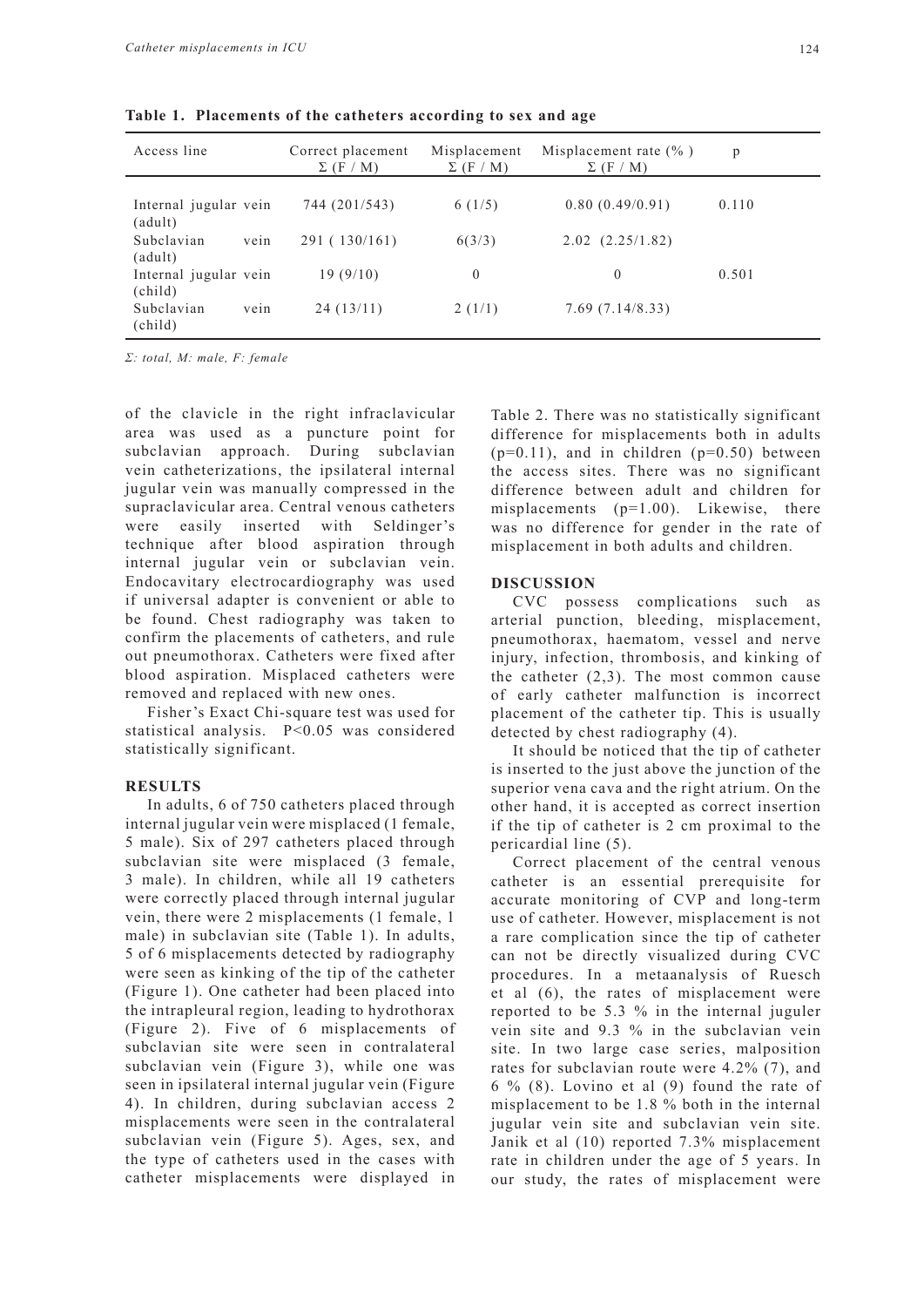| $\overline{Case}$ | Access line | age | sex | Types of the misplacement catheters              |
|-------------------|-------------|-----|-----|--------------------------------------------------|
|                   | right IJV   | 36  | М   | Certofix trio V 720                              |
|                   | right IJV   | 26  | M   | Seldiflex 7F-3L                                  |
| 3                 | right IJV   | 26  | M   | Seldiflex 7F-3L                                  |
| 4                 | right IJV   | 70  | F   | Seldiflex 7F-3L                                  |
| 5                 | right IJV   | 22  | М   | Seldiflex 7F-3L                                  |
| 6                 | right IJV   | 103 | M   | Seldiflex 7F-3L                                  |
|                   | right SCV   | 35  | М   | Certofix trio V 730                              |
| 8                 | right SCV   | 23  | F   | Seldiflex 7F-3L                                  |
| 9                 | right SCV   | 24  | M   | Certofix trio V 730                              |
| 10                | right SCV   | 28  | M   | Seldiflex 7F-3L                                  |
| 11                | right SCV   | 49  | F   | Certofix trio V 720                              |
| 12                | right SCV   | 68  | F   | Balton dialysis catheter 12 F 20 cm double lumen |
| 13                | right SCV   | 2   | F   | Certofix paed S 413 4F                           |
| 14                | right SCV   | 12  | M   | Balton triple cannula 5F/13 cm                   |

**Table 2. Catheter misplacements** 

*IJV: Internal jugular vein, SCV: Subclavian vein, M:male, F: female*

0,80% in the internal jugular site, 2.02% in the subclavian site in adults, and 0% and 7.69%, respectively, in children. In our study, the rates of misplacement in subclavian site is lower than the previous studies since we used manual internal juguler vein occlusion and endocavitary electrocardiography technique in some patients (256 cases). We think that the lower rate of misplacements in the internal jugular site compared to that of the subclavian site found in our study may be due to our experience with the internal jugular vein access.

Although, subclavian access is associated with fewer infectious complications, mechanical complications are common and can have serious results. Because the risk for infection increases with the duration of catheter use, subclavian access is probably the best choice if the catheter is expected to stay for 5 days. Failure of the first attempt at subclavian catheter insertion dramatically increases the risk for mechanical complications (7,11). In our cases, access choice was based on these principles. There was fewer catheter misplacements with internal jugular approach compared with the subclavian approach. Commonly, the misplacement is into the ipsilateral internal jugular vein. However, the tip of catheter may be rarely placed to the brachiocephalic, azygos, superior intercostals vein, and contralateral subclavian vein (4).



**Figure 1. Kinking of the tip of catheter Figure 2. Intrapleural misplacement**

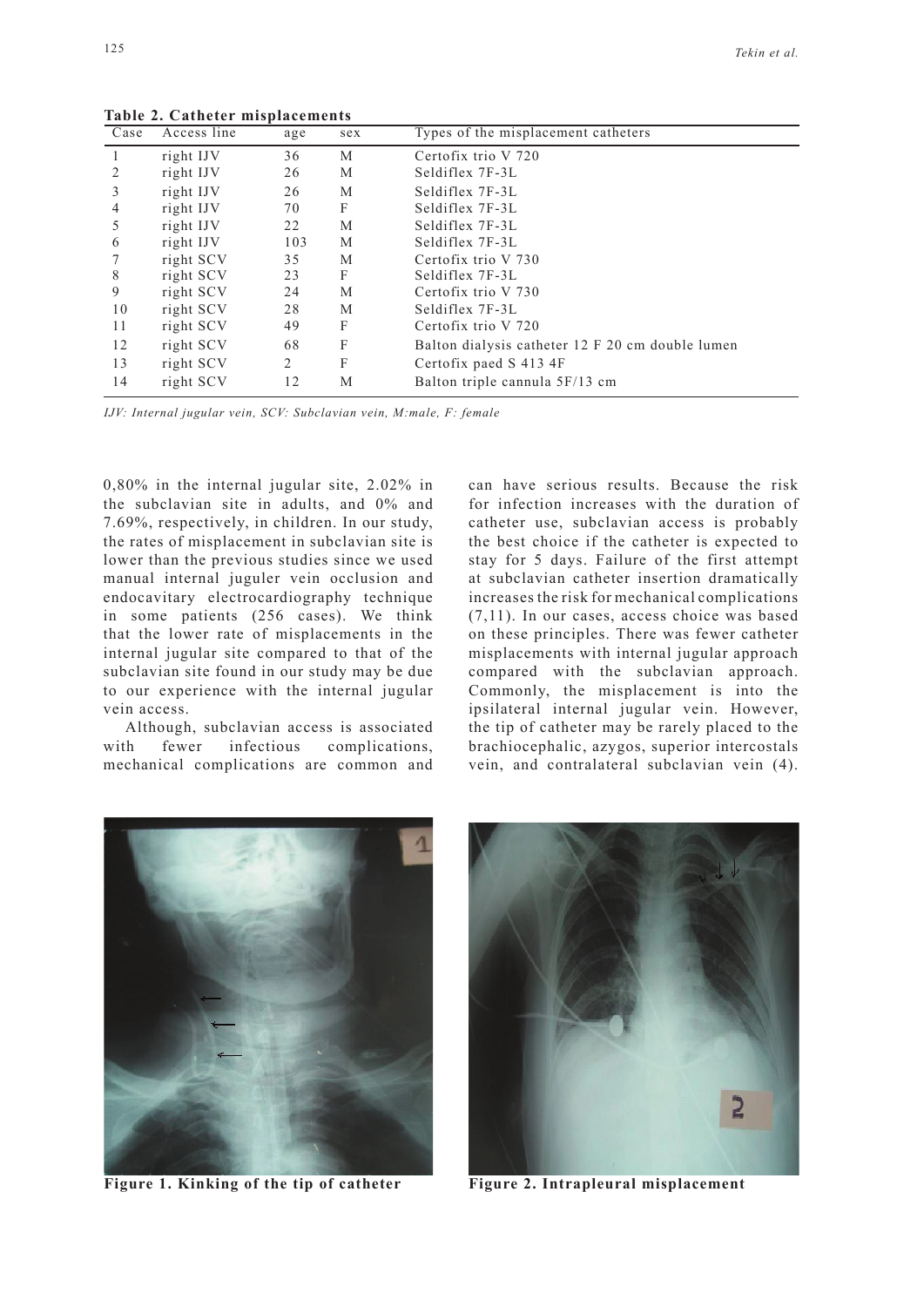

**Figure 3. Misplacement into contralateral subclavian vein**

In our study, in seven of the cases attempted for subclavian approach misplacement was toward the contralateral subclavian vein, and one toward ipsilateral internal jugular vein. This was attributed to manual occlusion of the ipsilateral internal jugular vein during subclavian catheterization.

Misplacements may also cause the formation of coagulum, catheter erosion, chemical and bacterial thrombophlebitis as well as default measurement of CVP. Application of CVC may sometimes result in failure, though in the hands of experienced. Increased attempt number also increases the risk of complication (2). Furthermore, CVC misplacement may be lethal (5,12).

Endocavitary electrocardiography, ultrasonography (USG), and internal jugular vein occlusion tests can be used for convenient placement of catheter (13-15).

Subclavian and jugular sites are safe accesses when they are controlled with bedside chest radiography, but the necessity of radiography is controversial. Guth (16) has claimed that the radiological control is not needed for catheterizations if complication is not suspected, while Whicky at al (1), and Gladwin at al (17) have suggested routine control of chest radiography. Radioscopy may also be used for this purpose (16). Intensivist must be alerted. Control radiographies and other methods should be used if there is any suspicion.

It was reported that, the risk of misplacement of subclavian and internal jugular catheters was significantly decreased when performed with the guidance of Doppler USG (14). Likewise, endocavitary electrocardiographic system could be used for

correct insertion of catheter (13). In our study, endocavitary electrocardiographic system was used in 256 cases, and catheter misplacement was only encountered in one case. In the rest of the cases catheters were being inserted in blind manner.

Chest radiography still remains the gold standard and the most commonly used diagnostic tool to detect misplacement of the catheter or pneumothorax (18). In our clinic, routine confirming of chest radiography has been taken after central venous catheterization, especially, in the children and in the cases in which the first attempt failed. In addition, the insertion site was changed if the first attempt failed.

As a result of this study, we have concluded that the experience of the operator should be taken into account for choice of catheterization site because there was no significant difference for misplacements in both access sites.

## **REFERENCES**

- 1. Wicky S, Meuwly JY, Doenz F et al. Lifethreatening vascular complications after central venous catheter placement. Eur Radiol 2002;12:901-7
- 2. Polderman KH, Girbes ARJ. Central venous catheter use Part 1: Mechanical complications. Intensive Care Med 2002; 28:1-17
- 3. de Jonge RC, Polderman KH, Gemke RJ. Central venous catheter use in the pediatric patient: Mechanical and infectious complications. Pediatr Crit Care Med 2005; 6:329-39
- 4. Boardman P, Hughes JP. Pictorial review. Radiological evaluation and management of malfunctioning central venous catheters. Clin Radiol 1998; 53:10–6
- 5. Collier PE, Goodman GB. Cardiac tamponade caused by central venous catheter perforation of the heart: a preventable complication. J Am Coll Surg 1995;181:459-63
- 6. Ruesch S, Walder B, Tramer MR. Complications of central venous catheters: internal jugular versus subclavian access –a systematic review. Crit Care Med 2002; 30:454-60
- 7. Lefrant JY, Muller L, De La Coussaye JE et al. Risk factors of failure and immediate complication of subclavian vein catheterization in critically ill patients. Intensive Care Med 2002;28: 1036-41